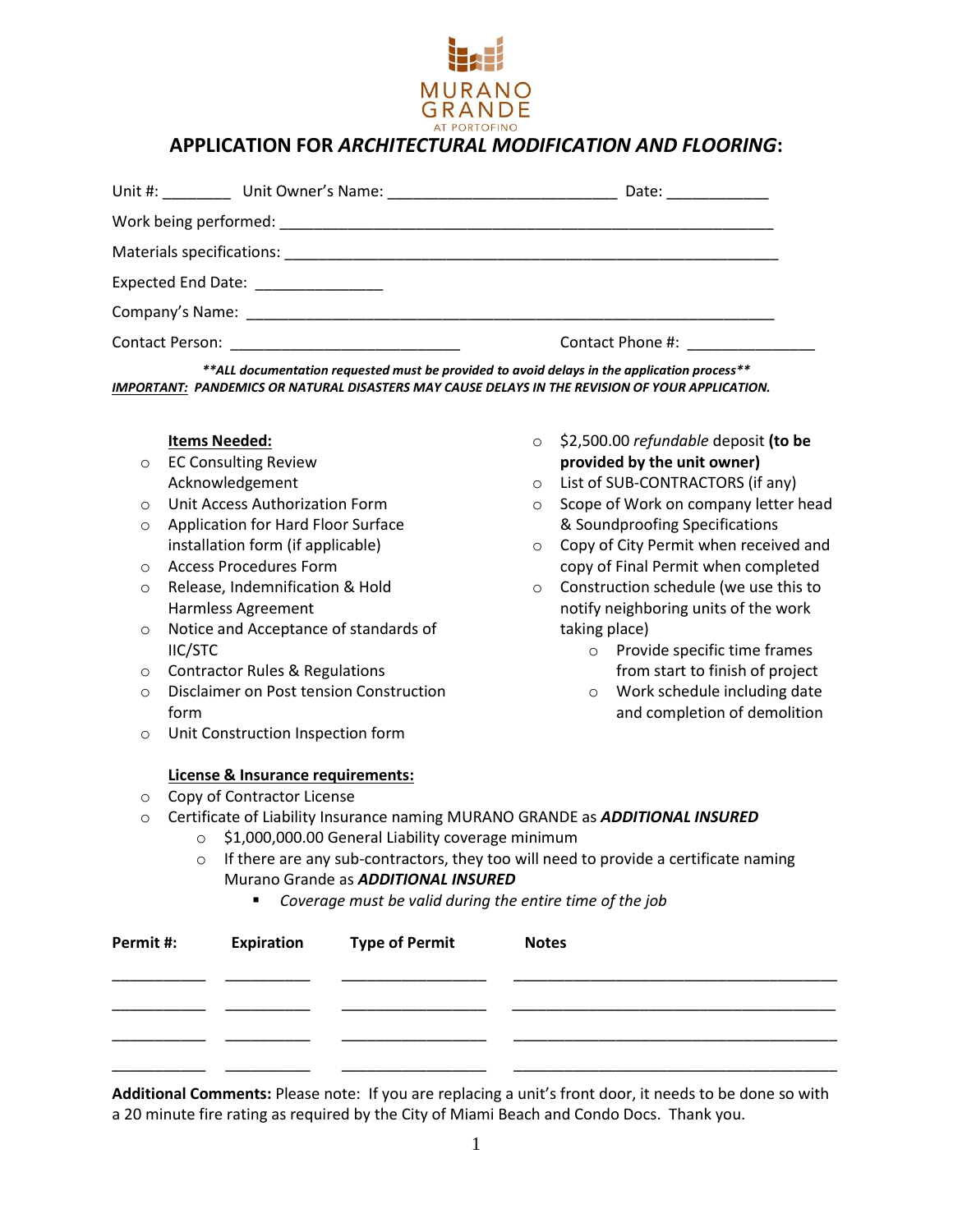All unit interior projects are required to be reviewed by an independent  $3<sup>rd</sup>$  party engineering firm representing the Association.

The Authority Having Jurisdiction (AHU) requires a project approval letter for an unit interior project to begin review of the project permitting information. The Association BOD is therefore taking action (of approval or disapproval) based on a 3rd party independent expert review. Although in permitting the drawings and project information are reviewed, the AHU is reviewing for the general safety interests at large and their review is not taking into account the association owned infrastructure and guidelines.

The review services consist of an independent design professional review of the intended construction drawings of the project to be performed within your building. Modifications performed within units can greatly affect the building as a whole.

Benefits for the Association - these are items not likely provided by the AHU review:

- The drawing review is performed by independent design professional(s) and may be more indepth
- The review is looking out for the best intentions of the Condominium Association and ensuring that there are no changes proposed that will negatively affect association owned infrastructure.
- Changes/modifications of association owned walls, and structural components such as slabs, beams columns.
- Changes/modifications of association owned HVAC and electrical infrastructures such as electric supply and metering systems, plumbing piping/venting, AC system components.
- Installation of systems within the unit that could lead to issues for the building such as steam generators, excessive lighting, or any other equipment that could cause excessive loads and therefore over-burden any system with more than the typical building system can furnish.
- We have previously noted at buildings:
- Penetrations to slabs/walls not specifically noted in the drawings but required due to layouts.
- Modification of plumbing supply piping/vent stacks that are association owned infrastructure and may not be modified. These were not specifically noted in the drawings.
- Modification of electrical supply branch circuits/meters/load centers that are association owned infrastructure and may not be modified*. These were not specifically noted in the drawings.*
- In previous reviews we have uncovered substantial modifications to building elements despite the drawings having been approved by AHU permitting.
- For the unit owner there are some benefits as well such as:
- An independent engineer drawing review by a licensed design professional(s) that can serve to ensure project success and constructability.

Items we have noted previously for unit owners have been related to: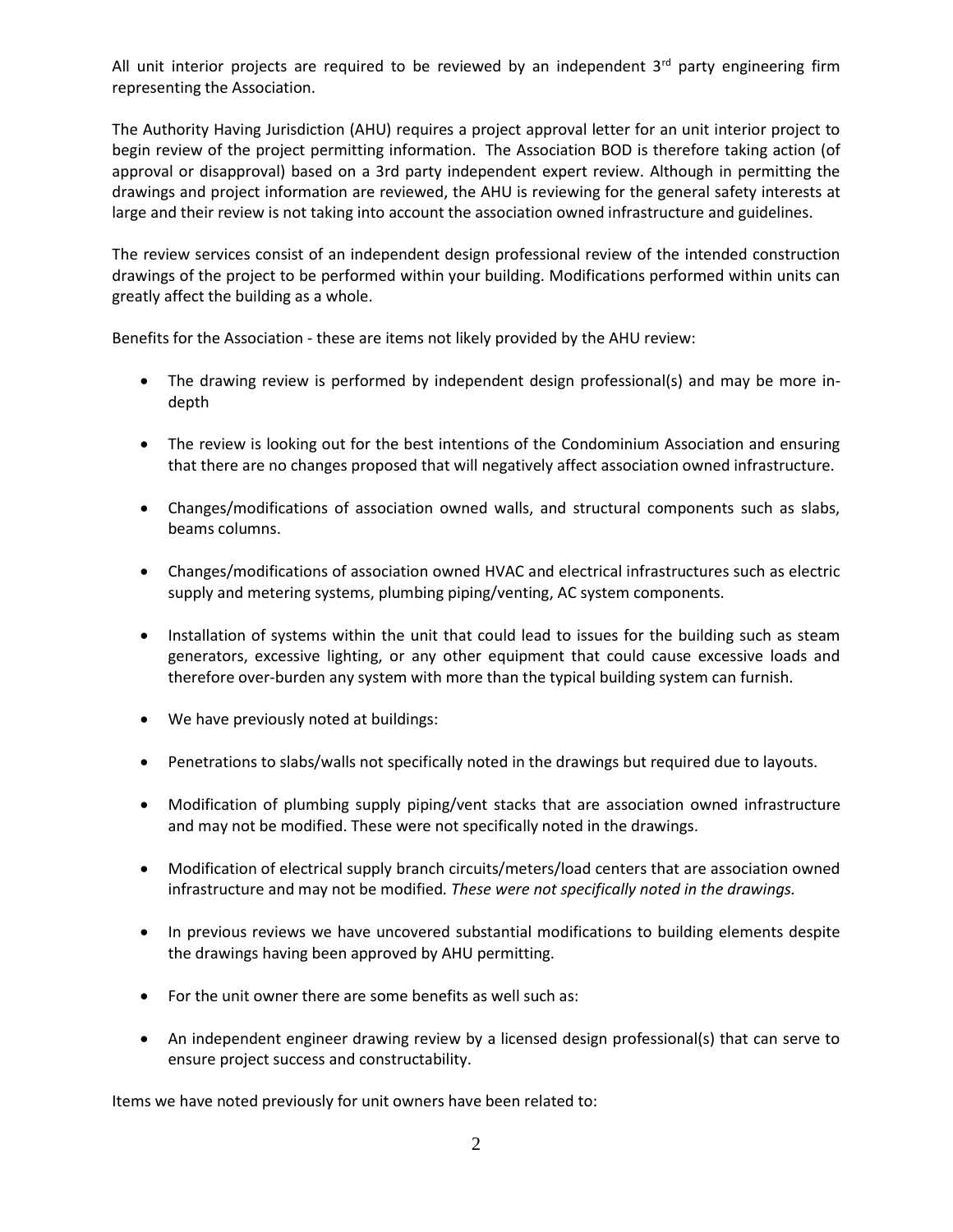- Wall construction recommendations for suitable stiffness properties & anchorage comments.
- Special system compatibility/incompatibility recommendations for the unit owner.
- Improvements on the design prepared.

*The fees for services are dependent on the amount of review required. A complex project such as a complete unit renovation with all trades being affected will require 8 hours (\$1,320) and a more simple review such as minor modification or flooring replacement with less information to review will be 4 hours (\$660).* 

### *The drawing review memorandums take 10 business days to complete as there are typically several design professionals involved in the review before the memorandum is produced.*

A written memorandum is provided with the comments/changes that should be implemented into the drawings. If all the comments are addressed exactly as noted in the memo and there are no additional design changes to the drawings then there will be no further fee for the re-review.



I/we understand and acknowledge that this review is required by the Murano Grande at Portofino Condominium Association and that the fee (as structured above) is to be paid, via a check payable to EC Consulting Partnership, prior to the submittal of the application and supplemental drawings for review.

Unit Owner **Contract Contract Contract Contract Contract Contract Contract Contract Contract Contract Contract Contract Contract Contract Contract Contract Contract Contract Contract Contract Contract Contract Contract Con** 

\_\_\_\_\_\_\_\_\_\_\_\_\_\_\_\_\_\_\_\_\_\_\_\_\_\_\_ \_\_\_\_\_\_\_\_\_\_\_\_\_\_\_\_\_\_\_\_\_\_\_ \_\_\_\_\_\_\_\_

Contractor **Contractor** Signature **Contractor** Date

\_\_\_\_\_\_\_\_\_\_\_\_\_\_\_\_\_\_\_\_\_\_\_\_\_\_\_ \_\_\_\_\_\_\_\_\_\_\_\_\_\_\_\_\_\_\_\_\_\_\_ \_\_\_\_\_\_\_\_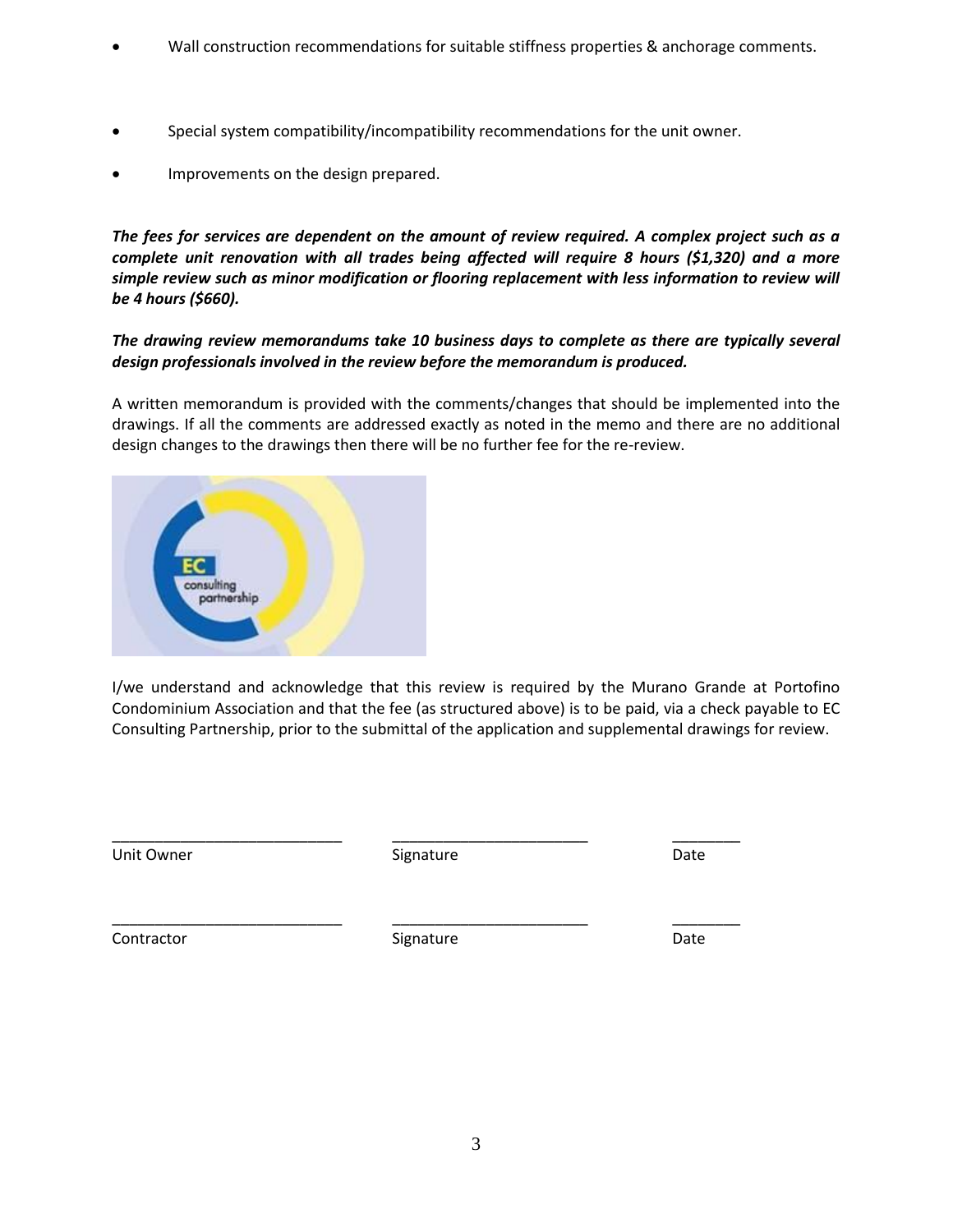#### **UNIT ACCESS AUTHORIZATION FORM**

Murano Grande at Portofino Condominium Association, Inc.

| Date:       |         |
|-------------|---------|
| Unit Owner: | Unit #: |

THIS IS TO AUTHORIZE AND REQUEST you to grant access to the above-described Unit in Murano Grande at Portofino Condominium to the person(s) named below.

In giving this authorization and request, the undersigned ACKNOWLEDGES AND AGREES:

a. Although the purpose(s) of the entry is stated below (for information only), you are not responsible to see to such purpose(s) being fulfilled nor for limiting access to the accomplishment of such purpose(s);

b. You are not responsible in any manner for supervising, observing or controlling the conduct of the person(s) to whom access and/or the key was given, and

c. The undersigned agrees to fully indemnify and hold harmless you and all of your officers, directors, members, employees and agents (including, without limitation, your Management and security companies and their officers, directors and employee(s) named below, whether in the Unit, the Common Elements of the Condominium or otherwise (such agreement to include all attorneys fee and court costs regardless or whether suit is brought or any appeal is taken therefrom).

NAMES OF PERSON(S) AUTHORIZED TO HAVE ACCESS:

NAME OF COMPANY (IF ANY):

PURPOSE(S) OF ACCESS (FOR INFORMATION ONLY):

INTENDENED TERMINATION DATE OF AUTHORIZATION:

The undersigned agrees to notify Management, in writing, of the termination of this authorization. You are entitled to assume that this authorization is in full force and effect until you actually forward a written notice of such termination.

\_\_\_\_\_\_\_\_\_\_\_\_\_\_\_\_\_\_\_\_\_\_\_\_\_\_\_\_\_\_\_\_\_\_\_\_\_\_\_\_\_\_\_\_\_\_\_\_\_\_\_\_\_\_\_\_\_\_\_\_\_\_\_\_\_\_\_\_\_\_\_\_\_\_\_\_\_\_ \_\_\_\_\_\_\_\_\_\_\_\_\_\_\_\_\_\_\_\_\_\_\_\_\_\_\_\_\_\_\_\_\_\_\_\_\_\_\_\_\_\_\_\_\_\_\_\_\_\_\_\_\_\_\_\_\_\_\_\_\_\_\_\_\_\_\_\_\_\_\_\_\_\_\_\_\_\_

\_\_\_\_\_\_\_\_\_\_\_\_\_\_\_\_\_\_\_\_\_\_\_\_\_\_\_\_\_\_\_\_\_\_\_\_\_\_\_\_\_\_\_\_\_\_\_\_\_\_\_\_\_\_\_\_\_\_\_\_\_\_\_\_\_\_

\_\_\_\_\_\_\_\_\_\_\_\_\_\_\_\_\_\_\_\_\_\_\_\_\_\_\_\_\_\_\_\_\_\_\_\_\_\_\_\_\_\_\_\_\_\_\_\_\_\_\_\_\_\_\_\_\_\_\_\_\_\_\_\_\_\_\_\_\_\_\_\_ \_\_\_\_\_\_\_\_\_\_\_\_\_\_\_\_\_\_\_\_\_\_\_\_\_\_\_\_\_\_\_\_\_\_\_\_\_\_\_\_\_\_\_\_\_\_\_\_\_\_\_\_\_\_\_\_\_\_\_\_\_\_\_\_\_\_\_\_\_\_\_\_

\_\_\_\_\_\_\_\_\_\_\_\_\_\_\_\_\_\_\_\_\_\_\_\_\_\_\_\_\_\_\_\_\_\_\_\_\_\_\_\_\_\_\_\_\_\_\_\_\_\_\_\_\_\_\_\_\_\_\_\_\_\_\_\_\_\_\_\_\_

\_\_\_\_\_\_\_\_\_\_\_\_\_\_\_\_\_\_\_\_\_\_\_\_\_\_\_\_\_\_\_\_\_\_\_\_\_\_\_\_\_\_\_\_\_\_\_\_\_\_\_\_\_\_\_\_\_\_\_\_\_\_\_\_\_\_\_\_\_

\_\_\_\_\_\_\_\_\_\_\_\_\_\_\_\_\_\_\_\_\_\_\_\_\_\_\_\_\_\_\_\_\_\_\_\_\_\_\_\_\_\_\_\_\_\_\_\_\_\_\_\_\_\_\_\_\_\_\_\_\_\_\_\_\_\_\_\_\_

UNIT OWNER (S) Signature(s) on behalf of all owners of the Unit

Print Name(s) Date

Print Names(s) Date

Please indicate one of the following: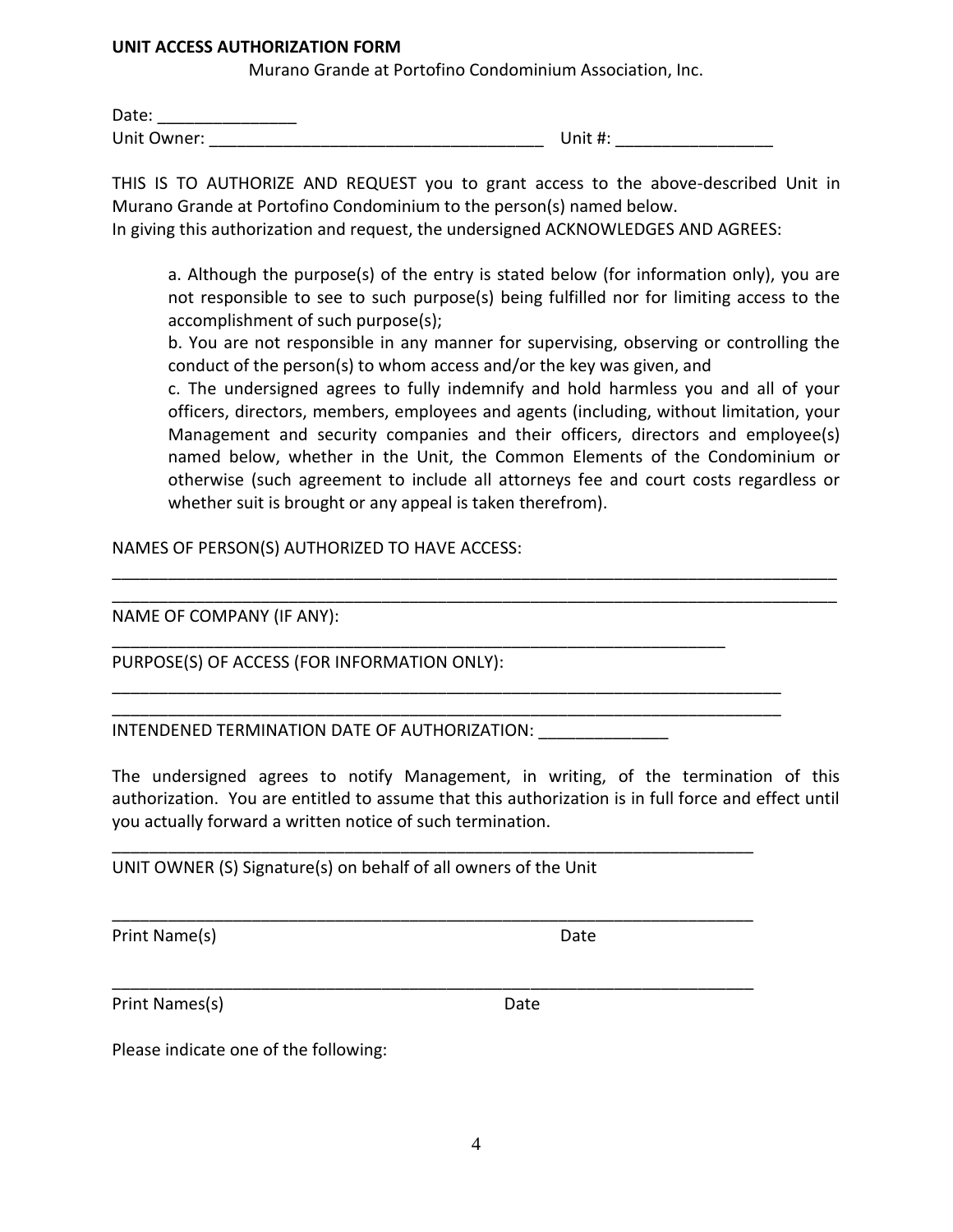### **APPLICATION FOR HARD FLOOR SURFACE INSTALLATION FORM**

Murano Grande at Portofino Condominium Association, Inc.

| Unit Owner's Name:                                        |    |                                                                                                                      |                |  |  |
|-----------------------------------------------------------|----|----------------------------------------------------------------------------------------------------------------------|----------------|--|--|
| Telephone #:                                              |    |                                                                                                                      |                |  |  |
|                                                           |    |                                                                                                                      |                |  |  |
| <b>Installer Name:</b>                                    |    |                                                                                                                      |                |  |  |
| <b>Installer Address:</b>                                 |    | ,我们也不会有什么。""我们的人,我们也不会有什么?""我们的人,我们也不会有什么?""我们的人,我们也不会有什么?""我们的人,我们也不会有什么?""我们的人                                     |                |  |  |
|                                                           |    |                                                                                                                      |                |  |  |
|                                                           |    | Areas where hard floors will be installed; Square footage and hard floor description:                                |                |  |  |
| <b>AREAS</b>                                              |    | SQUARE FOOTAGE TYPE OF HARD FLOOR                                                                                    | <b>SURFACE</b> |  |  |
| Foyer                                                     |    |                                                                                                                      |                |  |  |
| <b>Master Bedroom</b>                                     |    |                                                                                                                      |                |  |  |
| Second Bedroom                                            |    |                                                                                                                      |                |  |  |
| <b>Third Bedroom</b>                                      |    |                                                                                                                      |                |  |  |
| <b>Baths</b>                                              |    |                                                                                                                      |                |  |  |
| Kitchen                                                   |    |                                                                                                                      |                |  |  |
| Living Room                                               |    |                                                                                                                      |                |  |  |
| Den                                                       |    |                                                                                                                      |                |  |  |
| <b>Great Room</b>                                         |    |                                                                                                                      |                |  |  |
| Other                                                     |    |                                                                                                                      |                |  |  |
| Other                                                     |    | <u> 1989 - Johann Stein, marwolaethau a bhann an t-Amhain an t-Amhain an t-Amhain an t-Amhain an t-Amhain an t-A</u> |                |  |  |
|                                                           |    |                                                                                                                      |                |  |  |
|                                                           |    |                                                                                                                      |                |  |  |
|                                                           |    |                                                                                                                      |                |  |  |
| <b>STC RATING:</b>                                        | 55 | IIC RATING: 55                                                                                                       |                |  |  |
|                                                           |    | (STC and IIC ratings must be supported with documented data on sound testing)                                        |                |  |  |
|                                                           |    | I hereby agree to have the contractor submit an affidavit at the completion of the job attesting                     |                |  |  |
| to the fact that proper soundproofing has been installed. |    |                                                                                                                      |                |  |  |

Owner Signature Date

\_\_\_\_\_\_\_\_\_\_\_\_\_\_\_\_\_\_\_\_\_\_\_\_\_\_\_\_ \_\_\_\_\_\_\_\_\_\_\_\_\_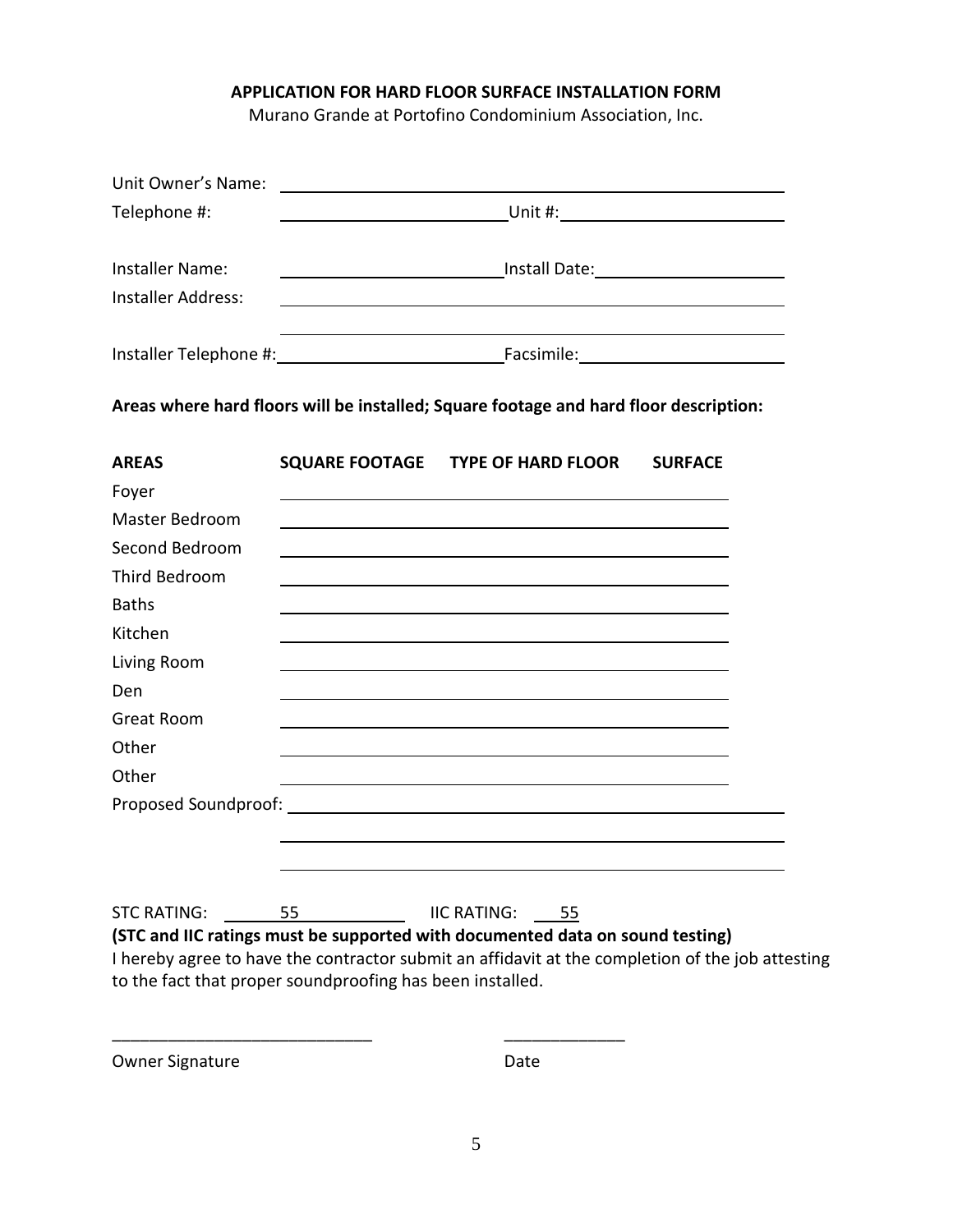#### **ACCESS PROCEDURES**

#### For MURANO GRANDE During Opening Period

In an effort to make life more pleasant and orderly for the residents during the completion of construction and the initial move-in period, we ask the unit owners and their contractors to abide by the following rules.

The unit owner is responsible to give the contractor a key to the unit and a key fob for the elevator. MURANO GRANDE personnel cannot operate the elevators, nor open or lock units for contractors.

The MURANO GRANDE Condominium Association, Inc. (the "Association") shall also not be responsible for any doors to units left unlocked by anybody, or for damage or loss to any units or their contents. To the extent that an Association employee does in fact open a unit for someone at the request of an owner,

or someone contracted by an owner, this is only done to assist the owner and does in no way imply that the Association assumes any liability.

All unit owners are responsible for any damage to the Association property or infraction of the Association Rules and Regulations by anybody contracted by them. Safety of persons and property is a very high concern for all.

Service Contractors will be provided with a designated area by the loading dock at the South side of the property to load and unload only. No parking will be provided to Service Contractors in the Association's property.

*All contractors and their workers must use the receiving entrance only.* Upon due authorization, the contractors will be issued photo ID badges. The photo ID badges are one-time use. Any worker encountered in the building without a valid badge will be escorted off the property. Repeated violation of these procedures can lead to barring the offender permanently from entering the property.

Usage of trash chutes is strictly prohibited and any contractor found using the chute will be escorted off the premises and denied future access. The offending contractor will be denied future access to the building and the unit owner will be responsible for any damage.

Print name – Owner/Contractor entity and the Unit number

\_\_\_\_\_\_\_\_\_\_\_\_\_\_\_\_\_\_\_\_\_\_\_\_\_\_\_\_\_ \_\_\_\_\_\_\_\_\_\_\_

\_\_\_\_\_\_\_\_\_\_\_\_\_\_\_\_\_\_\_\_\_\_\_\_\_\_\_\_\_ \_\_\_\_\_\_\_\_\_\_\_

Signature Date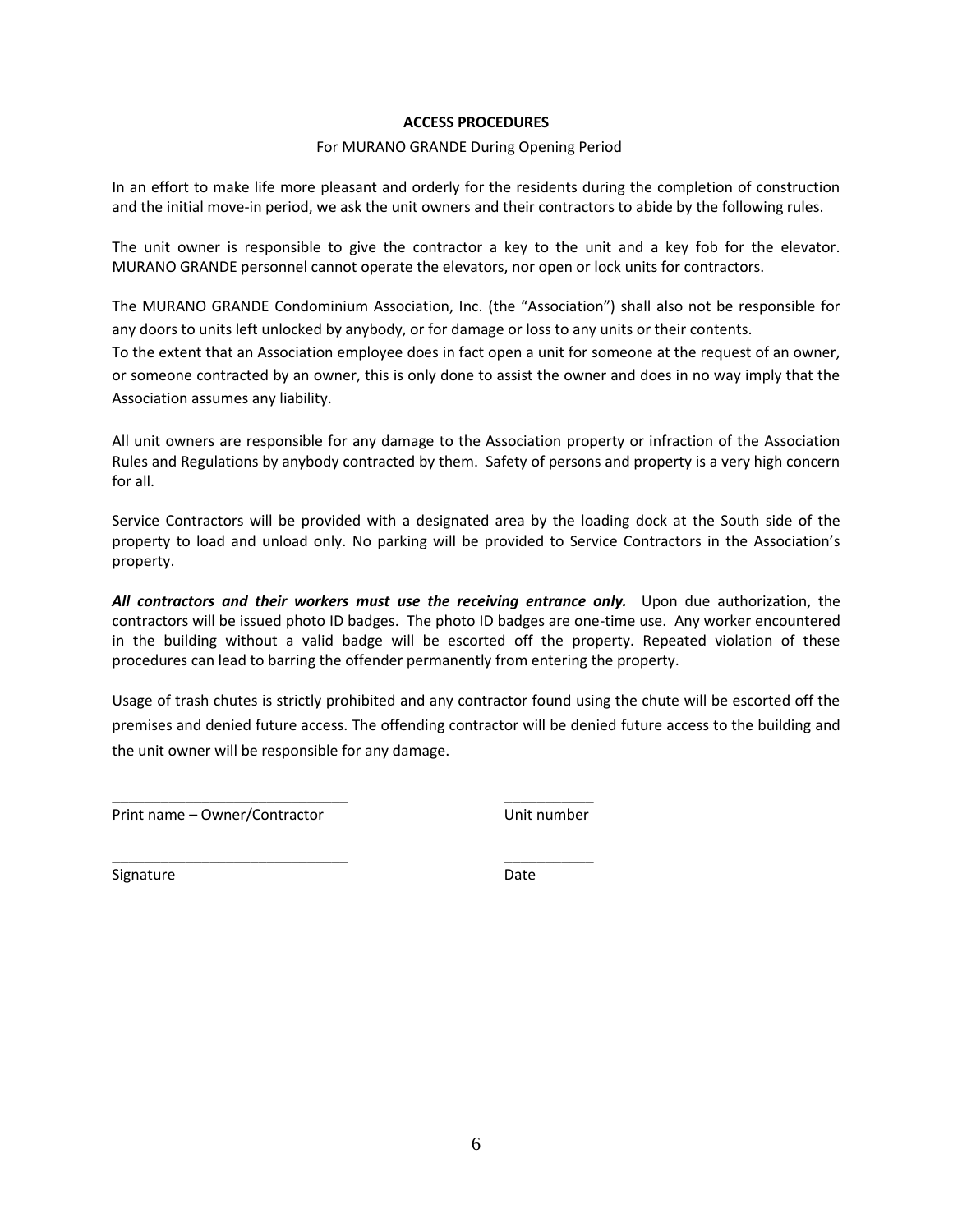### **RELEASE, INDEMNIFICATION AND HOLD HARMLESS AGREEMENT**

Murano Grande at Portofino Condominium Association, Inc.

This Release, Indemnification and Hold Harmless Agreement ("Release") is executed this \_\_\_\_\_\_ day of , 20 by the undersigned Owner(s) or Lessee(s) of Unit located in the Murano Grande Condominium Association.

Whereas, the Association will permit the undersigned to engage contractors and vendors (including all those working by, through, or under them, the "Personnel") to perform work within the undersigned's unit subject to the terms and conditions set forth hereinafter. The contractor must submit a current certificate of insurance of general liability insurance with limits of at least \$1,000,000.00 and the MURANO GRANDE CONDOMINIUM ASSOCIATION, INC. as an "*additional named insured*", a current certificate of applicable Worker's Comp Insurance will be required and a copy of applicable licenses and required permits.

Now, Therefore, in consideration for being permitted the benefits of allowing the Personnel to perform work within the undersigned's Unit and other good and valuable consideration, the receipt and sufficiency of which are hereby acknowledged, the undersigned specifically agrees to the following:

The above recitals are true and correct and are incorporated herein by reference. The undersigned acknowledge that the Work performed by such Personnel within their Unit shall be at the undersigned's sole risk and the Association shall not have any responsibilities or liability for the Work performed by such Personnel and further acknowledge and agree that the Association has made no representations regarding the Personnel's ability or qualifications to perform the Work.

The undersigned acknowledges and agrees that the Work performed by such contractor or vendor within their Unit shall be at the undersigned's sole risk and the Association shall not have the responsibilities or liability for the work performed by such contractor or vendor and further acknowledge that the Association has made no representations regarding the contractor or vendor's ability or qualifications to perform the Work.

The undersigned (jointly and severally of more than one) hereby release, indemnify and hold harmless the Association and its directors, officers, agents and employees, lessees, guests and invitees and all members of the Associations from and against all claims, damages, losses and expenses including attorney's fees, at both the trial and appellate level, arising out of or resulting from the contractor or vendor's entry to the undersigned's Unit and the Work performed by, through or under them. This indemnification shall extend to all claims and damages, including consequential damages, losses and expenses attributable to bodily injury, death, and to damages, theft or injury to and destruction of real or personal property including loss of use resulting therefore arising out of or, resulting from the Work performed by the contractor or vendor and entry into the undersigned's Unit.

We have read this Release and understand and agree to all of its terms.

We execute it voluntarily and with full knowledge of its significance.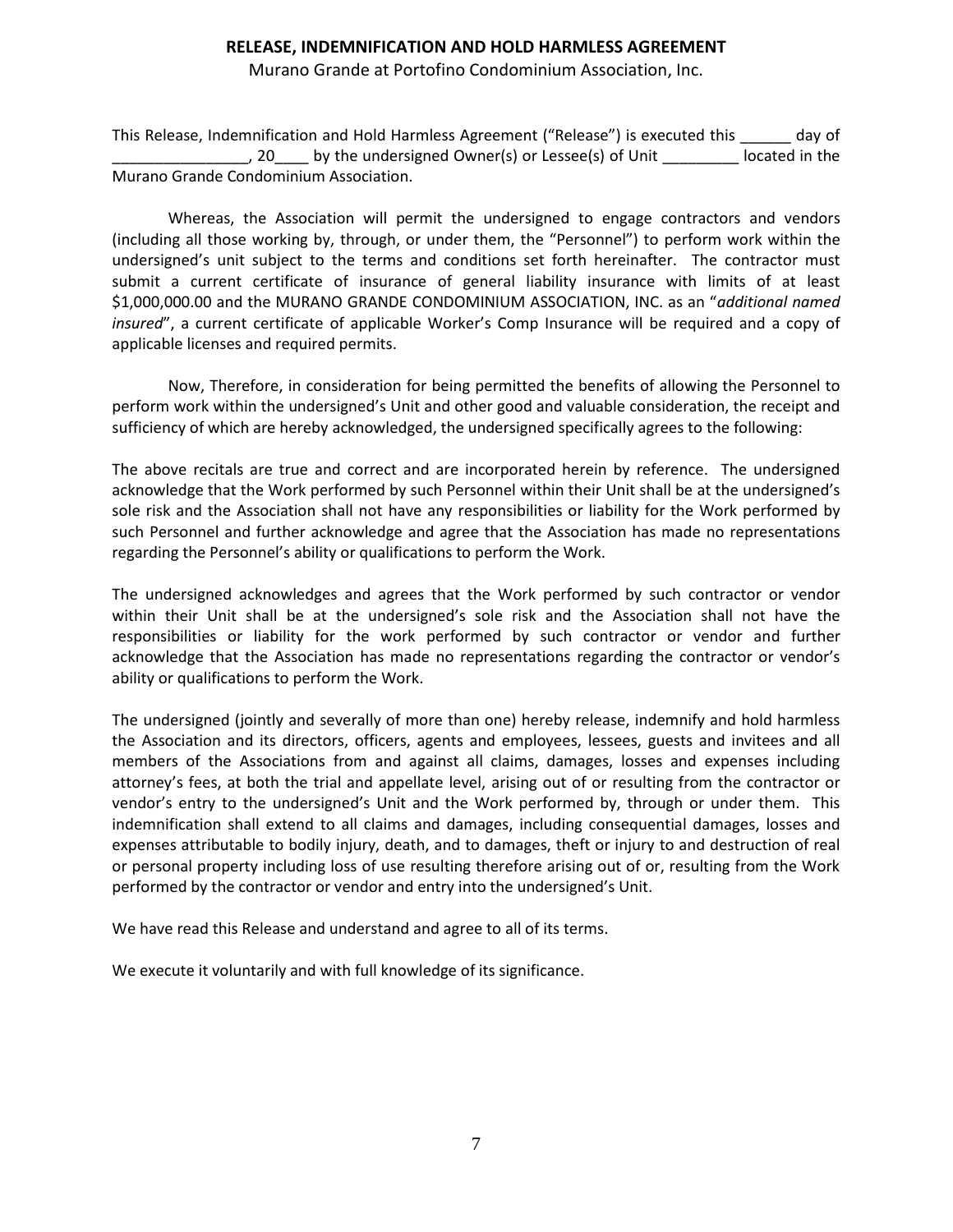IN WITNESS WHEREOF, The undersigned have executed this Release the day and year set forth above.

| Witnesses                                                       |      |        | Owners/Lessees                                       |  |  |  |     |      |      |          |
|-----------------------------------------------------------------|------|--------|------------------------------------------------------|--|--|--|-----|------|------|----------|
|                                                                 |      |        |                                                      |  |  |  |     |      |      |          |
|                                                                 |      |        |                                                      |  |  |  |     |      |      |          |
| <b>STATE OF FLORIDA</b>                                         |      |        |                                                      |  |  |  |     |      |      |          |
| MIAMI-DADE COUNTY                                               |      |        |                                                      |  |  |  |     |      |      |          |
|                                                                 |      |        |                                                      |  |  |  |     |      |      |          |
| The foregoing instrument was acknowledged before me this day of |      |        | and                                                  |  |  |  |     |      | , 20 | bv       |
| He/She/They                                                     | (who | is/are | personally known to me) (who                         |  |  |  | has | have |      | produced |
|                                                                 |      |        | as identification) and (did) (did not) take an oath. |  |  |  |     |      |      |          |
|                                                                 |      |        |                                                      |  |  |  |     |      |      |          |
|                                                                 |      |        |                                                      |  |  |  |     |      |      |          |
|                                                                 |      |        |                                                      |  |  |  |     |      |      |          |

Notary Signature My commission expires: \_\_\_\_\_\_\_\_\_\_\_\_\_\_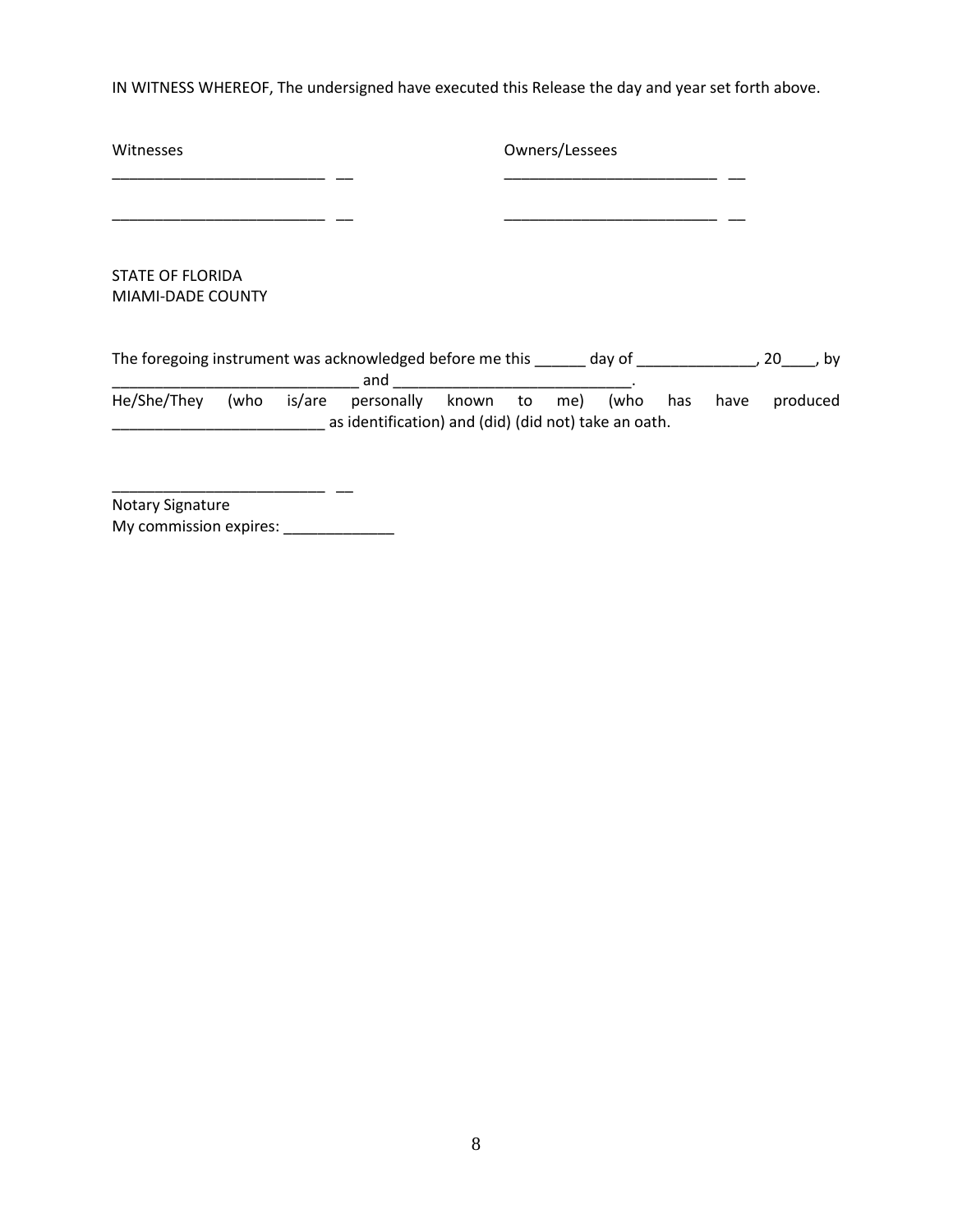### **NOTICE AND ACCEPTANCE OF STANDARDS FOR CONTROL OF SOUND TRANSMISSION AND IMPACT INSULATION** *(FLOOR COVERINGS)*

Murano Grande at Portofino Condominium Association, Inc.

Pursuant to the Declaration of Condominium for the MURANO GRANDE CONDOMINIUM ASSOCIATION, INC., A Condominium ("Floor Coverings"), hard and/or heavy surface floor coverings, including, without limitation, tile and wood, cannot be installed in any part of a condominium unit, without the consent of the MURANO GRANDE CONDOMINIUM ASSOCIATION, INC. ("The Association").

The Association shall not approve the installation of any hard and or heavy surface floor coverings unless the aggregates sounds isolation and acoustical treatment carries at minimum Sound Transmission Classification (STC) of 55, and a minimum Impact Isolation Classification (IIC) of 55. The unit owner shall install the foregoing insulating materials in a manner that provides proper mechanical isolation of the floor coverings from any rigid part of the building structure whether of the concrete sub-floor (vertical transmission) or adjacent walls and fittings (horizontal transmission).

If any installation of hard and/or heavy surface floor covering shall be made in violation of these standards, the Association shall have the immediate right to prohibit any further installation of, if already installed, require that the floor coverings be removed at the unit-owner's expense and replaced with floor coverings and sound insulation which meets the above described standards. Compliance with such standards is mandatory under the Declaration of Condominium and shall be enforced for the benefit of all the unit-owners in the building. Compliance may be enforced by the Association in the Circuit Court in and for Miami-Dade County, Florida by an action seeking injunctive relief or specific performance. The undersigned acknowledges such rights and submits to the jurisdiction of the Miami-Dade Circuit Court for the enforcement of the standards described above. In the event that a judicial proceeding shall be necessary, the Association's costs to make the required corrections and the Association's reasonable attorney's fees (including trial and appellate fees) and court costs shall be charged against the unit-owner and such amount shall be secured by lien in favor of the Association against the condominium unit and shall be enforceable in accordance with the terms of the Declaration of Condominium.

A copy hereof shall be maintained in the Association's records and maybe used in any enforcement proceedings of the Declaration of Condominium. No proposed transfer of title or lease of the condominium unit shall be approved unless the intended transferee or lessee shall have signed a copy of this Notice acknowledging the receipt hereof and such transferee's or lessee's agreement to abide by and bound by the terms hereof.

The undersigned hereby acknowledges receipt of the foregoing notice and agree to abide by and be bound by the terms hereof.

| Unit #: | Owner's name:      |
|---------|--------------------|
| Date:   | Owner's Signature: |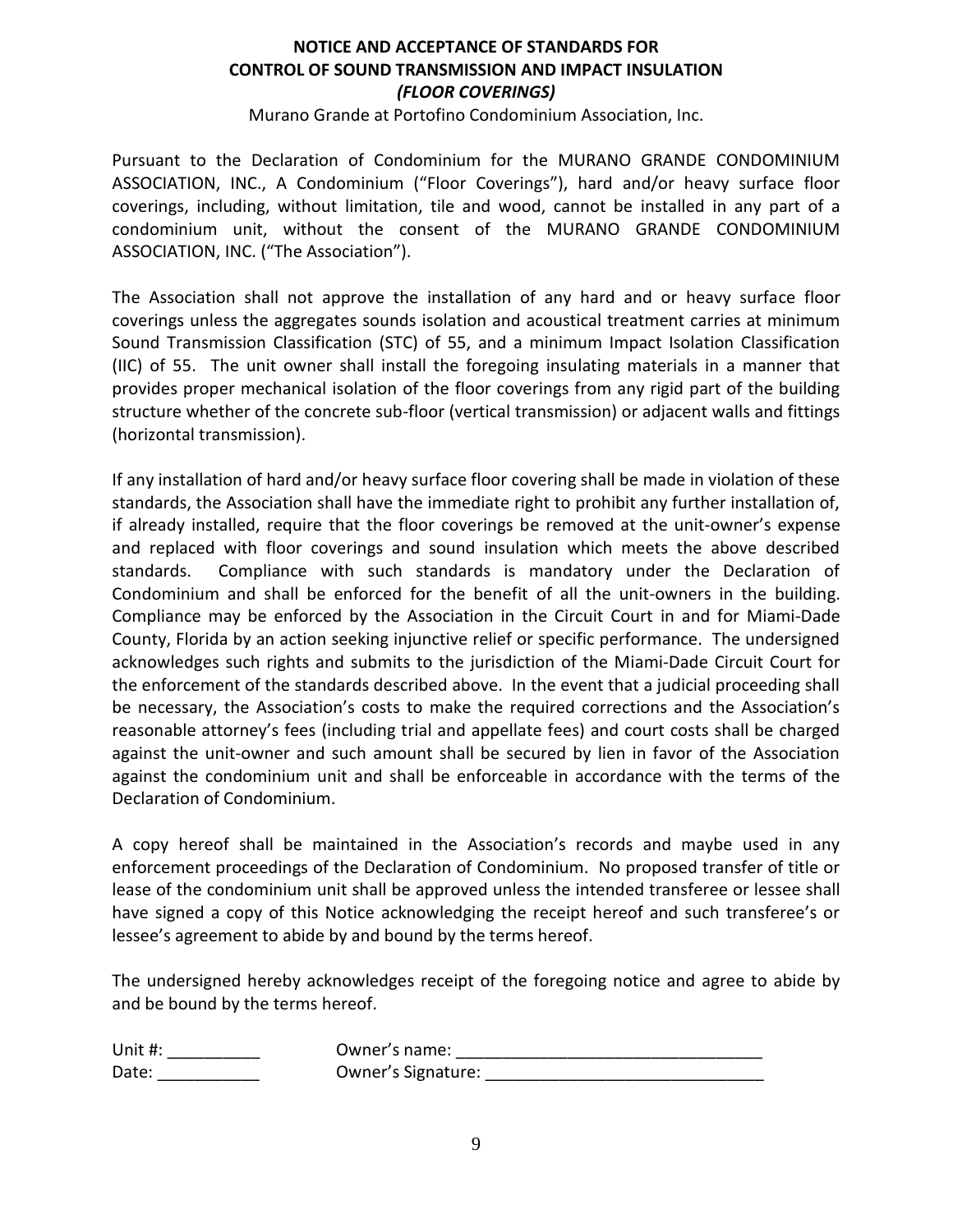### **CONTRACTOR RULES AND REGULATIONS**

Welcome to the Murano Grande

We are pleased that you have been selected to work on unit  $#$  are not is our goal to help you and the resident with a smooth delivery of your services. It is very important that everybody doing work at Murano Grande complies with the following Rules and Regulations in order to make everyone's experience as pleasant as possible.

### **HOURS OF OPERATION**

- 1. Contractor hours for all the building are 8:30 AM to 4:30 PM Monday through Friday. Latest time to be allowed in is 3:00 pm.
- 2. Demolition (jackhammering) can only take place on Tuesday, Wednesday, and Thursday between the hours of 10:00 am and 2:00 pm. Management must be notified at least 48 hours in advance to be able to notify the neighboring units.

### **ELEVATORS**

- 3. The Association does not reserve elevators for contractor work and/or deliveries. Elevators are used in a "first come, first serve" basis.
- 4. Contractors must use the designated (padded) elevators only.

## **INSURANCE**

- 5. All contractors must be licensed and insured.
- 6. You must provide a certificate of insurance for each unit that you work on.

## **TURNAROUND TIME FOR CONDOMINIUM APPROVAL AND QUESTIONS**

- 7. Letters of Approval from the Condo Association will be issued after all paper work has been submitted, 3 business days for flooring work, and 5 business days for architectural modifications.
- 8. All questions regarding construction work must be addressed to the Management Office, 305.604.5212 or office@muranogrande.info.

### **PERMITS**

- 9. Permits are required for flooring, plumbing, electrical work and demolition. For information on pulling a permit at the City of Miami Beach call: (305) 673-7610.
- 10. To pull a permit at the City of Miami Beach, it is required to present a Letter of Recordation and a copy of the Warranty Deed. The letter is provided by the unit owner's closing agent.

## **RECEIVING DOCK, ACCESS & PARKING PROCEDURES**

- 11. All contractors must register in the receiving area.
- 12. A contractor who is not listed on the unit access authorization form will be denied access.
- 13. Murano Grande Management will not open unit for contractors, unit owner must provide key and fob.
- 14. Contractors and workmen must follow parking procedures as directed by Murano Grande staff. *Until further notice, the building cannot provide parking for contractors; they need to unload their materials in the receiving area and find parking in the street. We apologize for the inconvenience but this is the only way the building can finish and clean the garage area.*
- 15. Crews must use the designated elevators only.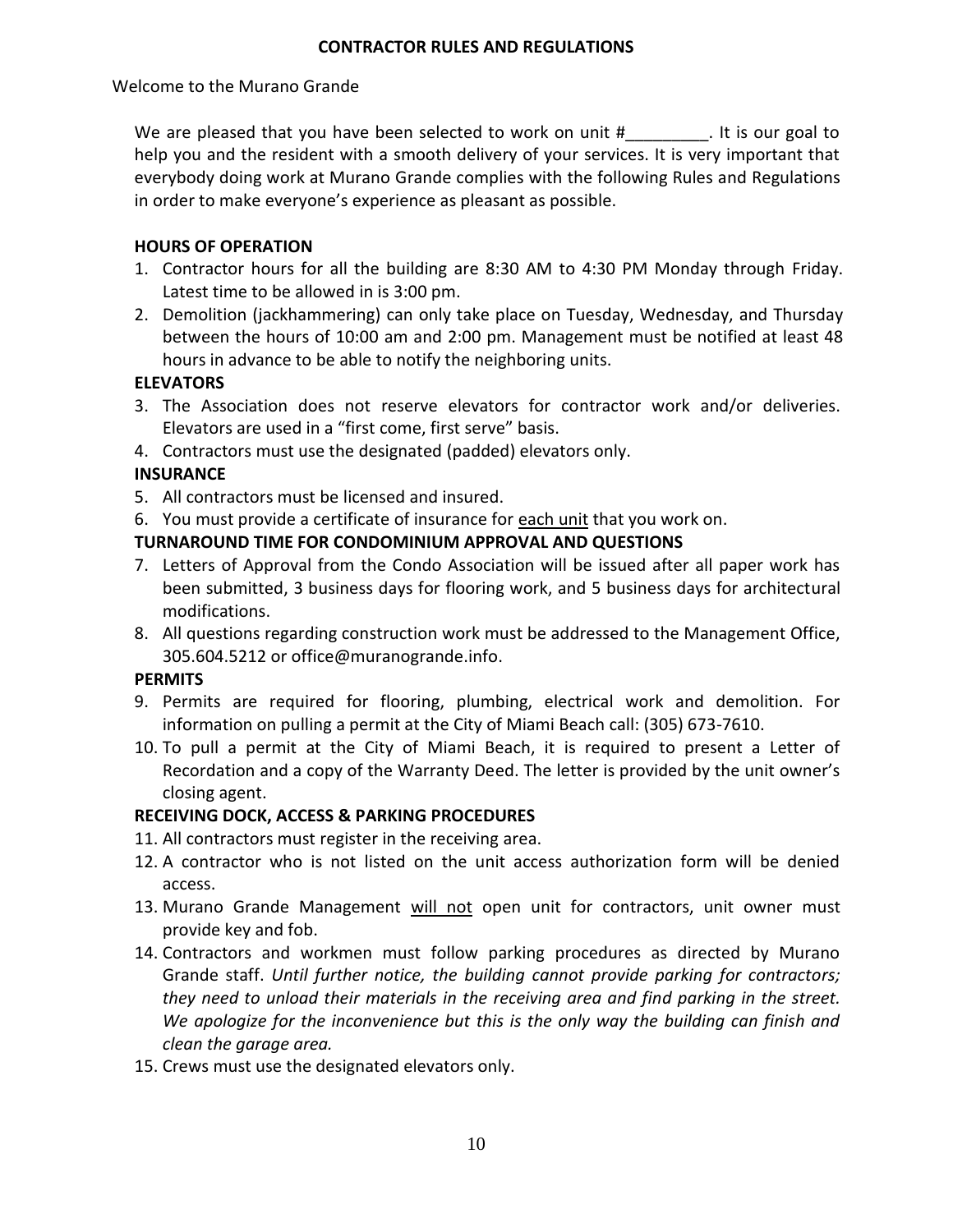### **IMPORTANT INFORMATION ON SOUND AND WATER PROOFING**

 Balconies must have waterproofing. As for flooring inside the unit, the soundproofing rating required is STC/IIC 55/55.

Please be advised that we do not have a sound rated ceiling, drop ceiling, or ceiling assembly.

 You must provide the specifications of the soundproofing and waterproofing (if applicable) you will be using reflecting this information.

**DEPOSIT, FINES, INSPECCTION, AND WORKING RULES**

- 16. \$2,500.00 deposit This will cover for damages to common areas (elevators, trash chutes, hallways, etc.). *There are absolutely no exceptions*. Checks are the only payment method accepted. Checks should be made payable to: Murano Grande at Portofino Condominium Association, Inc. Once the inspection has been approved, a check request will be filed for the refund. Be aware that this process may take up to 30 working days. Refund of deposit will be based on compliance with Murano Grande at Portofino Rules and Regulations.
- 17. Wet saws for tile must be used in a tub inside the unit.
- 18. Absolutely no refuse, water, or debris is to be left in hallways, stairwell or any other common area of the building.
- 19. All work must be completed inside the unit: no work is to be done in hallways, stairwells or balconies. FINE: \$100.00 per day.
- 20. Absolutely no refuse or debris is to be left on balconies edge. FINE: Full \$2,500 Deposit.
- 21. Unit doors must remain closed at all times while completing work. Fire alarm goes off with excessive dust. FINE: \$250.00 per incident.

| I,                    | , have read and agree to the above.<br><u> 1989 - Johann Stein, mars an de Brazilia (b. 1989)</u>   |  |
|-----------------------|-----------------------------------------------------------------------------------------------------|--|
| Signature             |                                                                                                     |  |
| Company               | the contract of the contract of the contract of the contract of the contract of the contract of the |  |
| <b>Contact Person</b> |                                                                                                     |  |
| Phone number          |                                                                                                     |  |
| Work performed        |                                                                                                     |  |
| Unit worked on        |                                                                                                     |  |
| Date                  |                                                                                                     |  |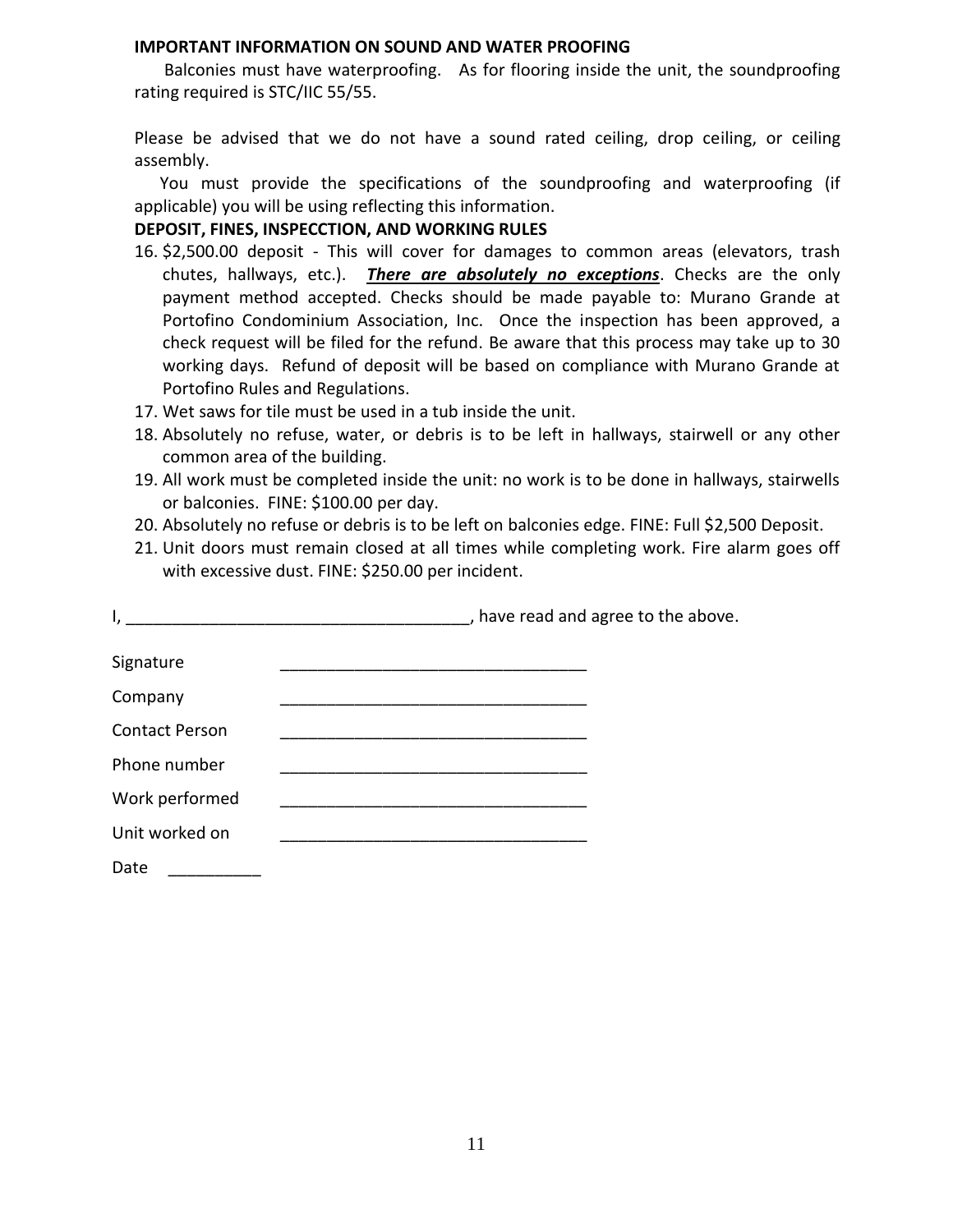# **DISCLAIMER ON POST TENSION CONSTRUCTION FORM**

Murano Grande at Portofino Condominium Association, Inc.

In as much as the Condominium has been constructed with post tension cable absolutely no penetration shall be made to any floor, roof or ceiling slabs without the prior written consent of the Board of Directors and review of the as-built plans and specifications for the building to confirm the approximate location of the post tension cable. The association shall maintain the plans and specifications for the Building as part of its official records. Each Unit Owner, by accepting a deed or otherwise acquiring title to a Unit shall be deemed to: (I) have assumed the risks associated with post tension construction, and (II) agree that the penetration of any post tension cable or rod may threaten the structural integrity of the Building. Each Owner shall be deemed to have released Developer, Declarant, its partners, contractors, architects, engineers, and its and their officers, directors, shareholders, employees and agents from and against any and all liability that may result from penetration of any of the post tension cable or rods.

| Resident   | Unit | Date |
|------------|------|------|
|            |      |      |
|            |      |      |
| Contractor | Date |      |
|            |      |      |